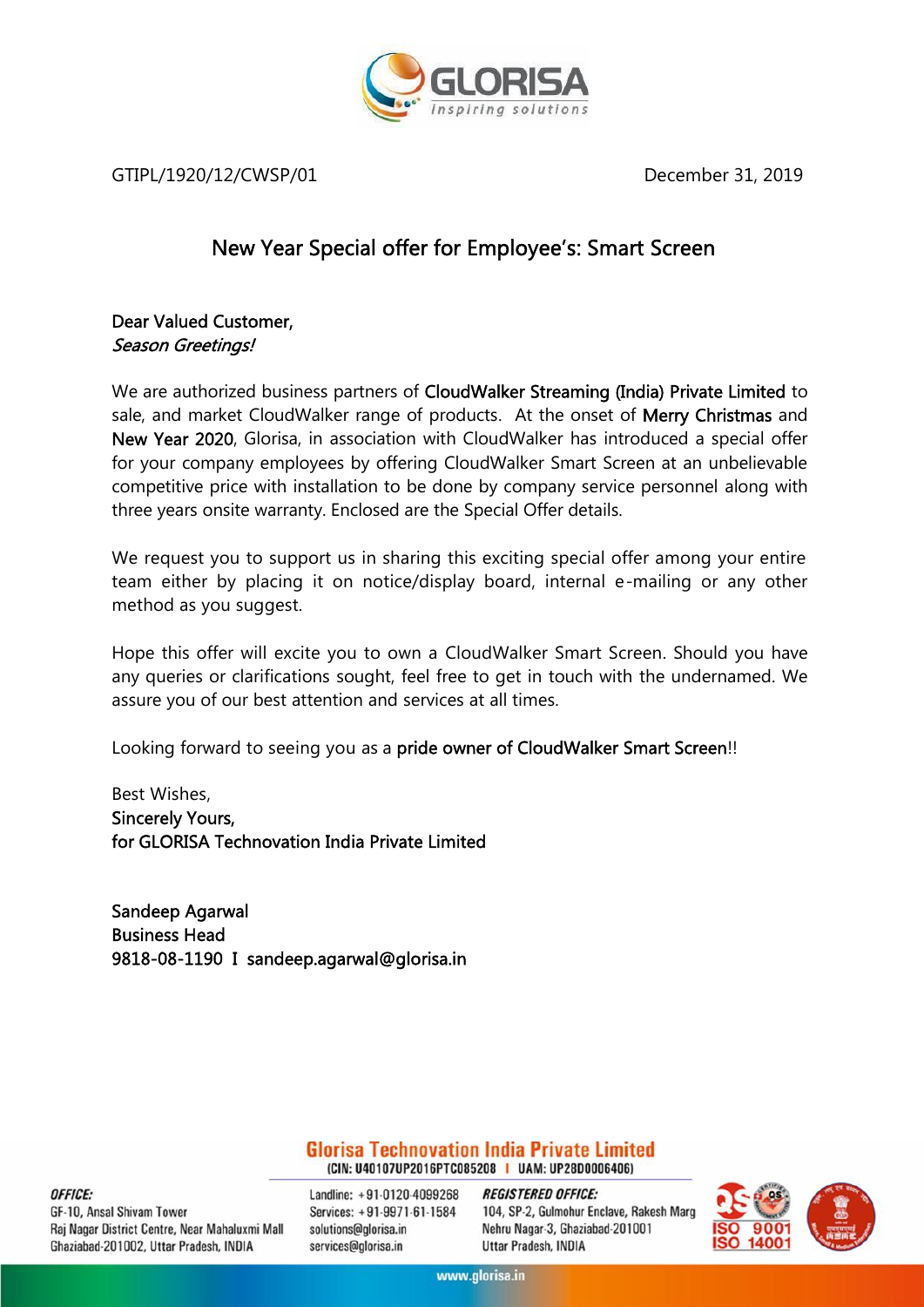

# *New Year Special Offer!*



## *Key Features:*

- 
- *Personal Computer Mode*
- 
- *Mobile Connectivity*
- *Entertainment Mode Personalized Viewing Experience*
	-
- *Child Safe Mode 20W inbuilt box Speakers*
	- *03 year On-site Brand Warranty & Installation*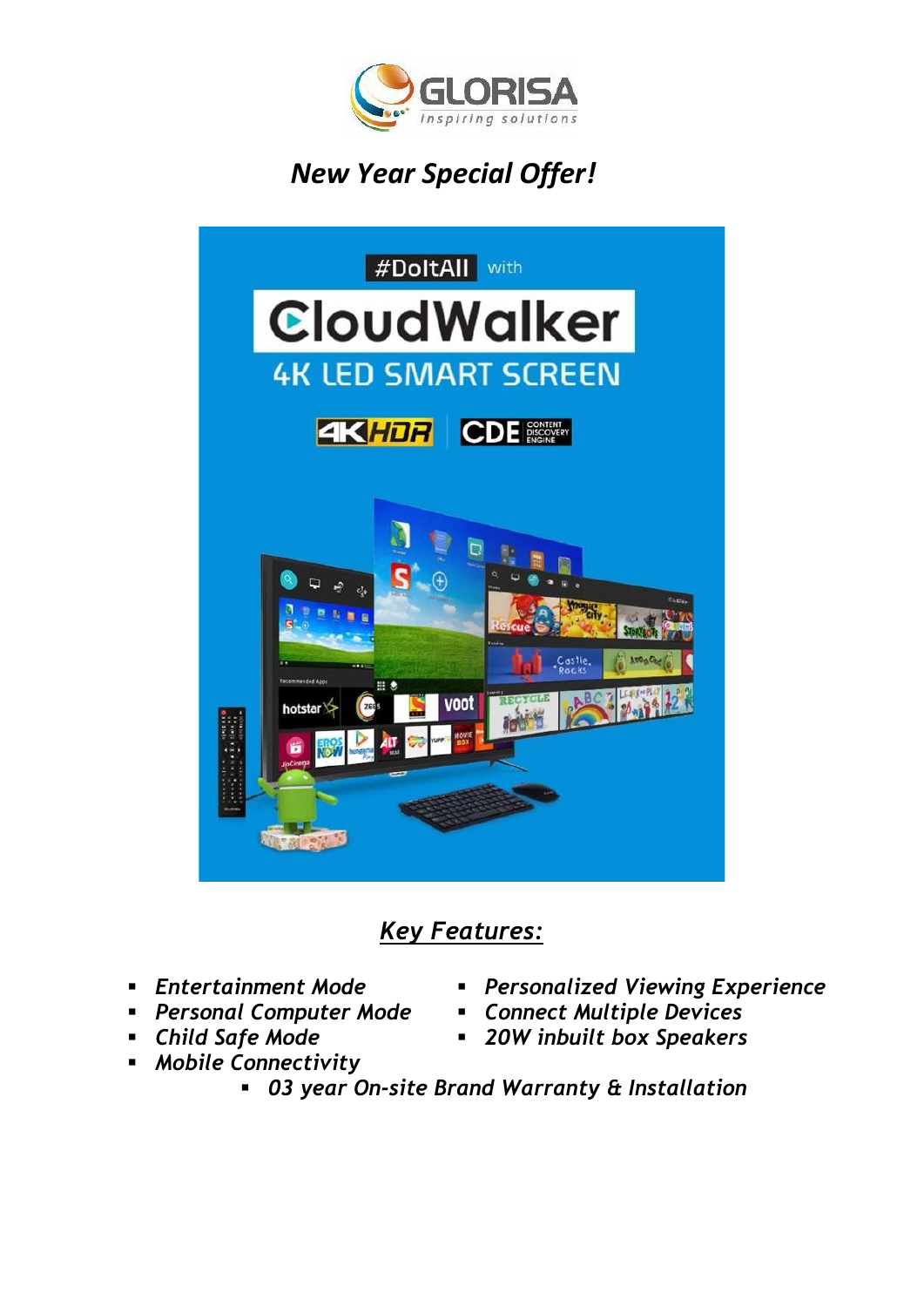

### **Special Offer Price**

| <b>Model No.</b>           | <b>Size</b> |             | <b>MSRP</b> | <b>Special Offer</b> |
|----------------------------|-------------|-------------|-------------|----------------------|
|                            | (in cms)    | (in inches) |             |                      |
| <b>Smart Screen 43SUA7</b> | 109         | 43          | 33,990      | $25,990 \checkmark$  |
| <b>Smart Screen 55SUA7</b> | 140         | 55          | 44,990      | 34,030 $\checkmark$  |
| <b>Smart Screen 65SUA7</b> | 165         | 65          | 69,990      | 56,740 $\checkmark$  |

*Each product pack includes one number of CloudWalker Smart Screen (as opted by the customer), base stand, wall mount kit, remote control, keyboard & mouse, dry battery cells.*

#### **Terms & Conditions:**

| <b>Offer Availability</b>   | is available <b>EXCLUSIVELY</b> with<br>scheme<br>Glorisa<br>÷<br><b>This</b><br>Technovation India Private Limited in association with<br>CloudWalker Streaming Technologies Private Limited.                                                                                                                                                                                                                                                           |  |  |  |  |  |
|-----------------------------|----------------------------------------------------------------------------------------------------------------------------------------------------------------------------------------------------------------------------------------------------------------------------------------------------------------------------------------------------------------------------------------------------------------------------------------------------------|--|--|--|--|--|
| <b>Offer Validity</b>       | This offer is valid from 31 <sup>st</sup> December 2019, Monday till 31 <sup>st</sup><br>÷.<br>January, 2019 Friday.                                                                                                                                                                                                                                                                                                                                     |  |  |  |  |  |
| <b>Prices</b>               | Offered price is inclusive of GST as applicable, freight and<br>installation charges.                                                                                                                                                                                                                                                                                                                                                                    |  |  |  |  |  |
| <b>Product Warranty</b>     | Offered CloudWalker Smart Screen carry three (03) year on-<br>site warranty as per OEM Warranty Policy from the invoice<br>date. Only manufacturing defects are covered under warranty.<br>No warranty for break / physical damage to the supplied<br>smart screens. Electrically operated goods should be used<br>with UPS to avoid any damage to it due to sudden voltage<br>fluctuations. If this is not taken care of then warranty will be<br>void. |  |  |  |  |  |
| <b>Order Booking</b>        | : Order booking will be done by Glorisa Technovation India<br>Private Limited. Customer will dully fill enclosed order booking<br>form and e-mail it at: sandeep.agarwal@glorisa.in                                                                                                                                                                                                                                                                      |  |  |  |  |  |
| <b>Payment Terms</b>        | 100% advance payment to be made in favour of Glorisa<br>$\ddot{\phantom{a}}$<br>Technovation India Private Limited at the time of order<br>booking.                                                                                                                                                                                                                                                                                                      |  |  |  |  |  |
| <b>Mode of Payment</b><br>÷ | Banking transaction can be made via RTGS / NEFT and share<br>UTR # with us.                                                                                                                                                                                                                                                                                                                                                                              |  |  |  |  |  |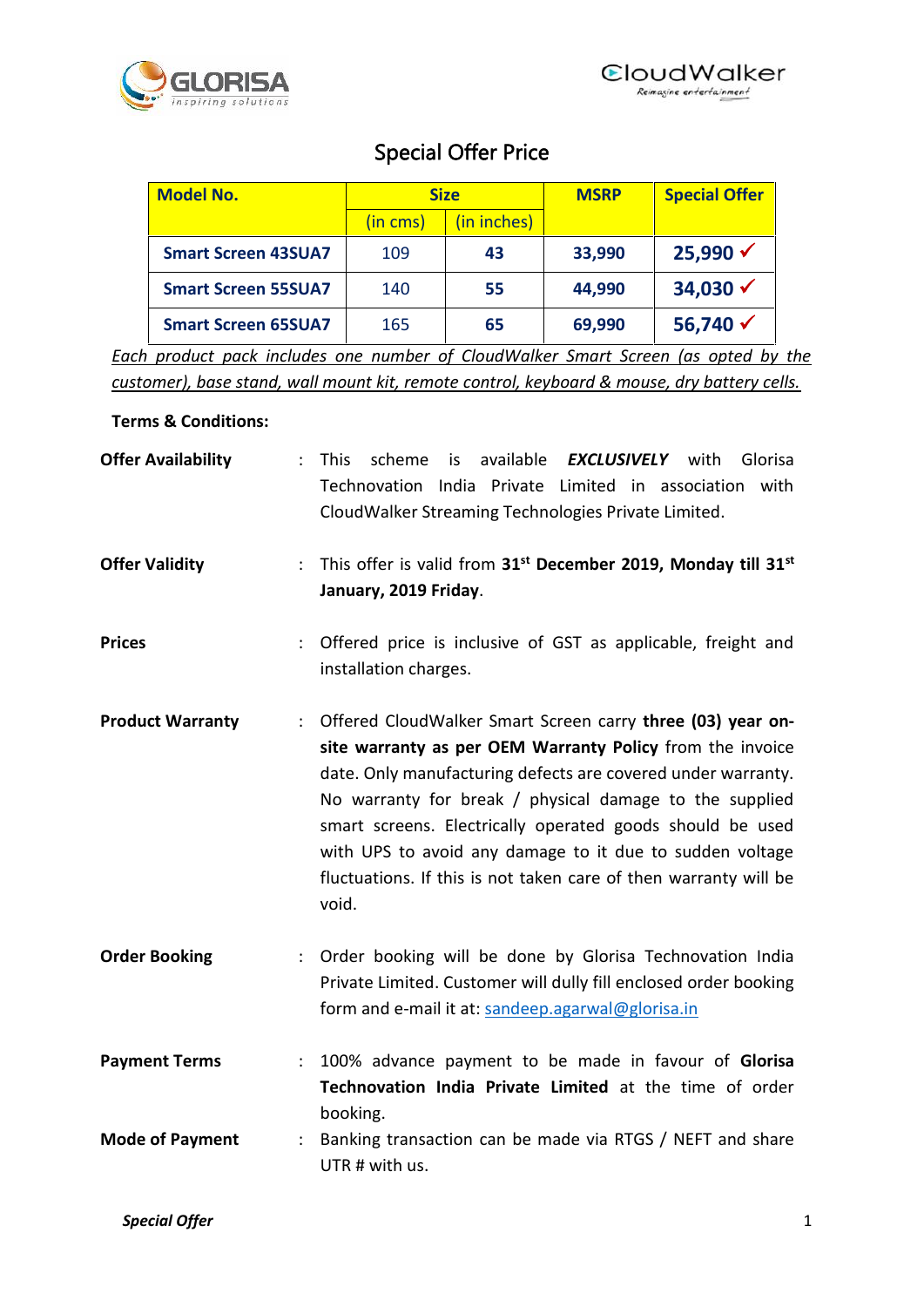



| <b>Payment Details</b>       | : Banking details are:<br>Beneficiary: GLORISA TECHNOVATION INDIA PVT. LTD.<br>Banker: State Bank of India, Model Town, GT Road,<br>Ghaziabad<br><b>IFSC: SBIN0003292</b><br><b>Bank Account No.: 36070930753</b>                                                                                                                                                                                                     |  |  |  |  |
|------------------------------|-----------------------------------------------------------------------------------------------------------------------------------------------------------------------------------------------------------------------------------------------------------------------------------------------------------------------------------------------------------------------------------------------------------------------|--|--|--|--|
| <b>Invoicing</b>             | Customer will receive GST invoice from Glorisa.                                                                                                                                                                                                                                                                                                                                                                       |  |  |  |  |
| <b>Logistics</b>             | Material will be supplied and installed directly by CloudWalker<br>Streaming Technologies Private Limited. Material delivery may<br>require 12-15 days from the date of order booking and<br>payment made.                                                                                                                                                                                                            |  |  |  |  |
| <b>Product Installation</b>  | CloudWalker Smart Screen will be installed by company<br>$\ddot{\phantom{a}}$<br>authorized service personnel without any charges.                                                                                                                                                                                                                                                                                    |  |  |  |  |
| <b>Scope of installation</b> | Installation doesn't include any external electrical wiring /<br>$\mathbb{R}^{\mathbb{Z}}$<br>cabling or civil work involved in its placement or installation.<br>Service Engineer will visit installation site for its installation<br>only once, after seeking person availability. Customer must<br>have active / working set-up box/wi-fi connection/broadband<br>connection at the time of product installation. |  |  |  |  |

#### **Other terms:**

- **Offered prices are discounted and fixed. No more price negotiation is possible.**
- No exchange offer is available on this scheme.
- Ordered/supplied/installed CloudWalker Smart Screen can't be cancelled or taken back.
- CloudWalker holds the right to amend/withdraw the scheme at any point during the scheme period.
- **Decision of CloudWalker will be final and binding.**
- All disputes are subject to Ghaziabad Jurisdiction only.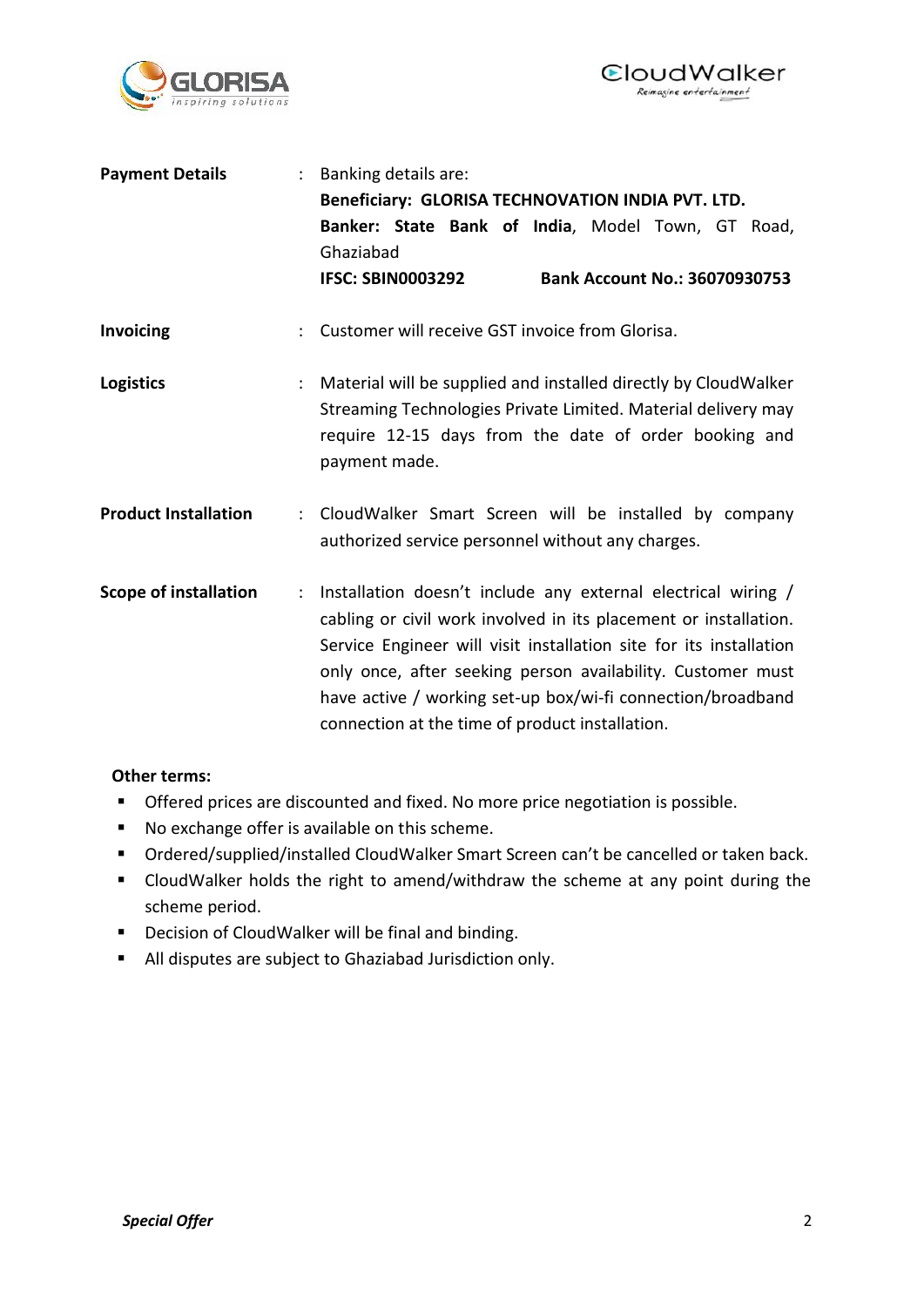



### **CLOUDWALKER SMARTSCREEN ORDER BOOKING FORM**

| Order No.<br>(To be filled by the Glorisa)           |                                                                                                                                                                                                                                          |                    |  |           | <b>Booking Date</b><br>(To be filled by the Glorisa) |  |
|------------------------------------------------------|------------------------------------------------------------------------------------------------------------------------------------------------------------------------------------------------------------------------------------------|--------------------|--|-----------|------------------------------------------------------|--|
| <b>Customer Name</b>                                 |                                                                                                                                                                                                                                          |                    |  |           |                                                      |  |
| <b>Employer</b><br><b>Name</b>                       |                                                                                                                                                                                                                                          |                    |  |           |                                                      |  |
| <b>Employer</b><br><b>Address</b>                    |                                                                                                                                                                                                                                          |                    |  |           |                                                      |  |
|                                                      | City                                                                                                                                                                                                                                     |                    |  |           | <b>Pin Code</b>                                      |  |
| <b>Designation</b>                                   |                                                                                                                                                                                                                                          |                    |  |           | <b>Department</b>                                    |  |
| Mobile No.                                           |                                                                                                                                                                                                                                          |                    |  | e-mail ID |                                                      |  |
| <b>My Purchase</b>                                   | Please select the given option of CloudWalker SmartScreen model no.:<br>and size you wish to buy.<br>(a) 43SUA7 43" (109 cms.) @ INR 25,990.00<br>(b) 55SUA7 55" (140 cms.) @ INR 34,030.00<br>(c) 65SUA7 65" (165 cms.) @ INR 56,740.00 |                    |  |           |                                                      |  |
| <b>Payment</b><br><b>Details</b>                     | My payment details against this purchase is:                                                                                                                                                                                             |                    |  |           |                                                      |  |
|                                                      |                                                                                                                                                                                                                                          | <b>Amount Paid</b> |  |           | <b>Payment Date</b>                                  |  |
|                                                      | <b>Banker</b>                                                                                                                                                                                                                            |                    |  |           | <b>UTR Number</b>                                    |  |
| <b>Material</b><br><b>Delivery</b><br><b>Address</b> |                                                                                                                                                                                                                                          |                    |  |           |                                                      |  |
|                                                      | City                                                                                                                                                                                                                                     |                    |  |           | <b>Pin Code</b>                                      |  |

*Please Note: After receiving your complete order booking form, Glorisa will verify payment credit details before order login into the system. Glorisa will generate Order booking number and the same shall be shared with you via e-mail / SMS / WhatsApp for your kind reference.*

### **Banking details are: Beneficiary: GLORISA TECHNOVATION INDIA PVT. LTD. Banker: State Bank of India, Model Town, GT Road, Ghaziabad IFSC: SBIN0003292 Bank Account No.: 36070930753**

I confirm and accept all terms & conditions given in CloudWalker Smart Screen Special Offer.

*We thank you for becoming a pride owner of CloudWalker Smart Screen!*